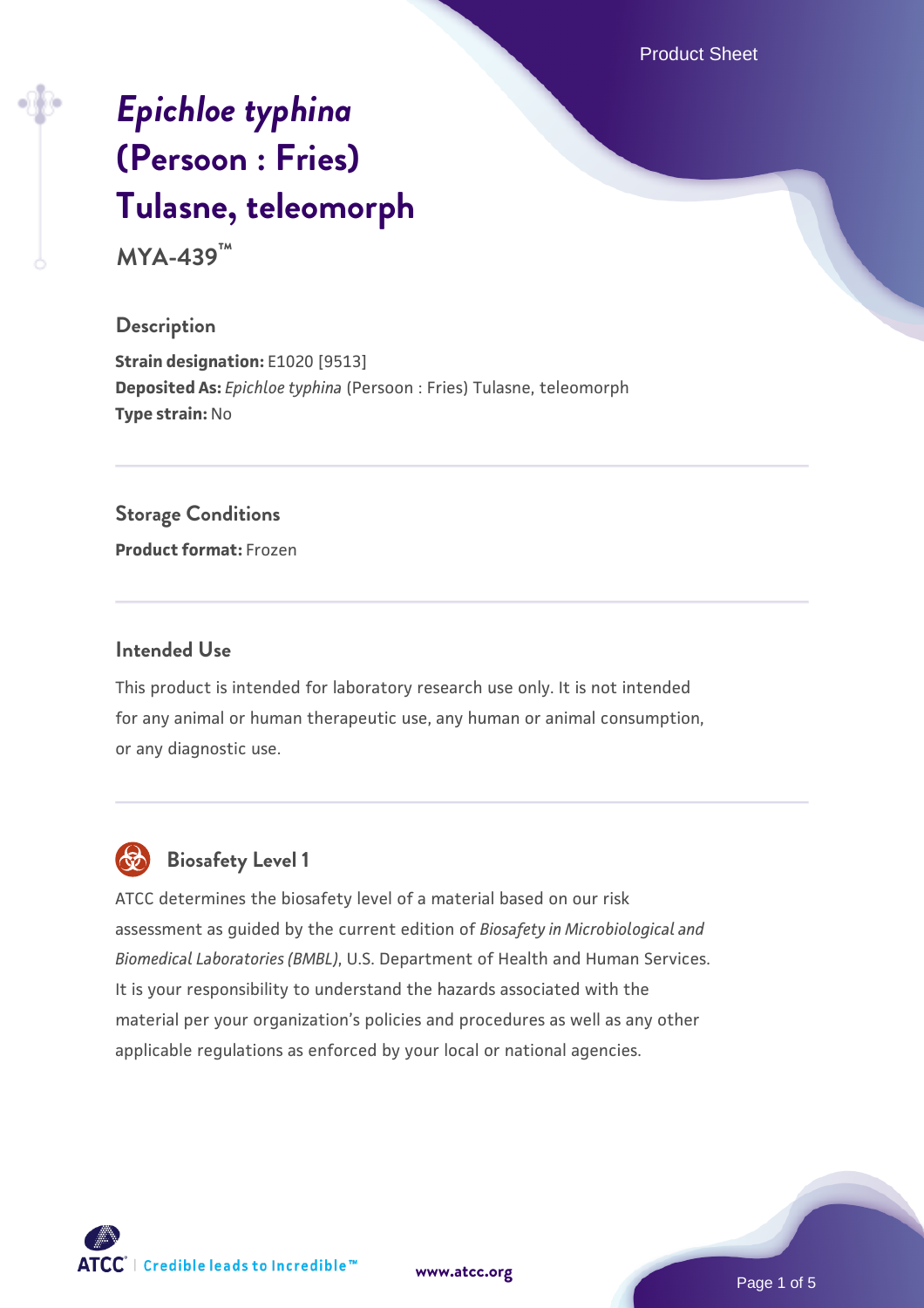ATCC highly recommends that appropriate personal protective equipment is always used when handling vials. For cultures that require storage in liquid nitrogen, it is important to note that some vials may leak when submersed in liquid nitrogen and will slowly fill with liquid nitrogen. Upon thawing, the conversion of the liquid nitrogen back to its gas phase may result in the vial exploding or blowing off its cap with dangerous force creating flying debris. Unless necessary, ATCC recommends that these cultures be stored in the vapor phase of liquid nitrogen rather than submersed in liquid nitrogen.

# **Certificate of Analysis**

For batch-specific test results, refer to the applicable certificate of analysis that can be found at www.atcc.org.

# **Growth Conditions**

**Medium:**  [ATCC Medium 336: Potato dextrose agar \(PDA\)](https://www.atcc.org/-/media/product-assets/documents/microbial-media-formulations/3/3/6/atcc-medium-336.pdf?rev=d9160ad44d934cd8b65175461abbf3b9) **Temperature:** 20°C

#### **Material Citation**

If use of this material results in a scientific publication, please cite the material in the following manner: *Epichloe typhina* (Persoon : Fries) Tulasne, teleomorph (ATCC MYA-439)

## **References**

**[www.atcc.org](http://www.atcc.org)**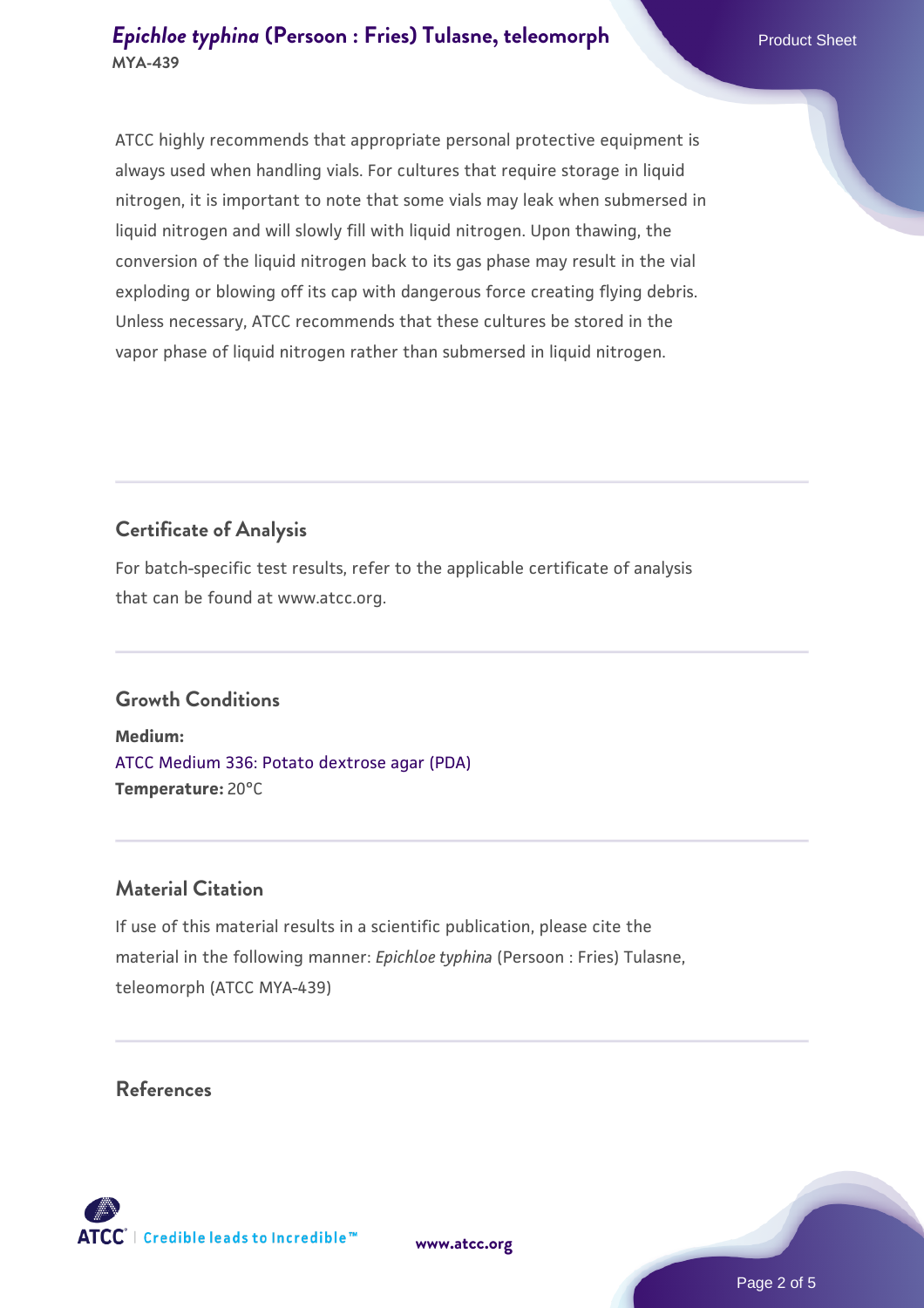## *[Epichloe typhina](https://www.atcc.org/products/mya-439)* [\(Persoon : Fries\) Tulasne, teleomorph](https://www.atcc.org/products/mya-439) Product Sheet **MYA-439**

References and other information relating to this material are available at www.atcc.org.

#### **Warranty**

The product is provided 'AS IS' and the viability of ATCC® products is warranted for 30 days from the date of shipment, provided that the customer has stored and handled the product according to the information included on the product information sheet, website, and Certificate of Analysis. For living cultures, ATCC lists the media formulation and reagents that have been found to be effective for the product. While other unspecified media and reagents may also produce satisfactory results, a change in the ATCC and/or depositor-recommended protocols may affect the recovery, growth, and/or function of the product. If an alternative medium formulation or reagent is used, the ATCC warranty for viability is no longer valid. Except as expressly set forth herein, no other warranties of any kind are provided, express or implied, including, but not limited to, any implied warranties of merchantability, fitness for a particular purpose, manufacture according to cGMP standards, typicality, safety, accuracy, and/or noninfringement.

#### **Disclaimers**

This product is intended for laboratory research use only. It is not intended for any animal or human therapeutic use, any human or animal consumption, or any diagnostic use. Any proposed commercial use is prohibited without a license from ATCC.

While ATCC uses reasonable efforts to include accurate and up-to-date information on this product sheet, ATCC makes no warranties or representations as to its accuracy. Citations from scientific literature and patents are provided for informational purposes only. ATCC does not warrant

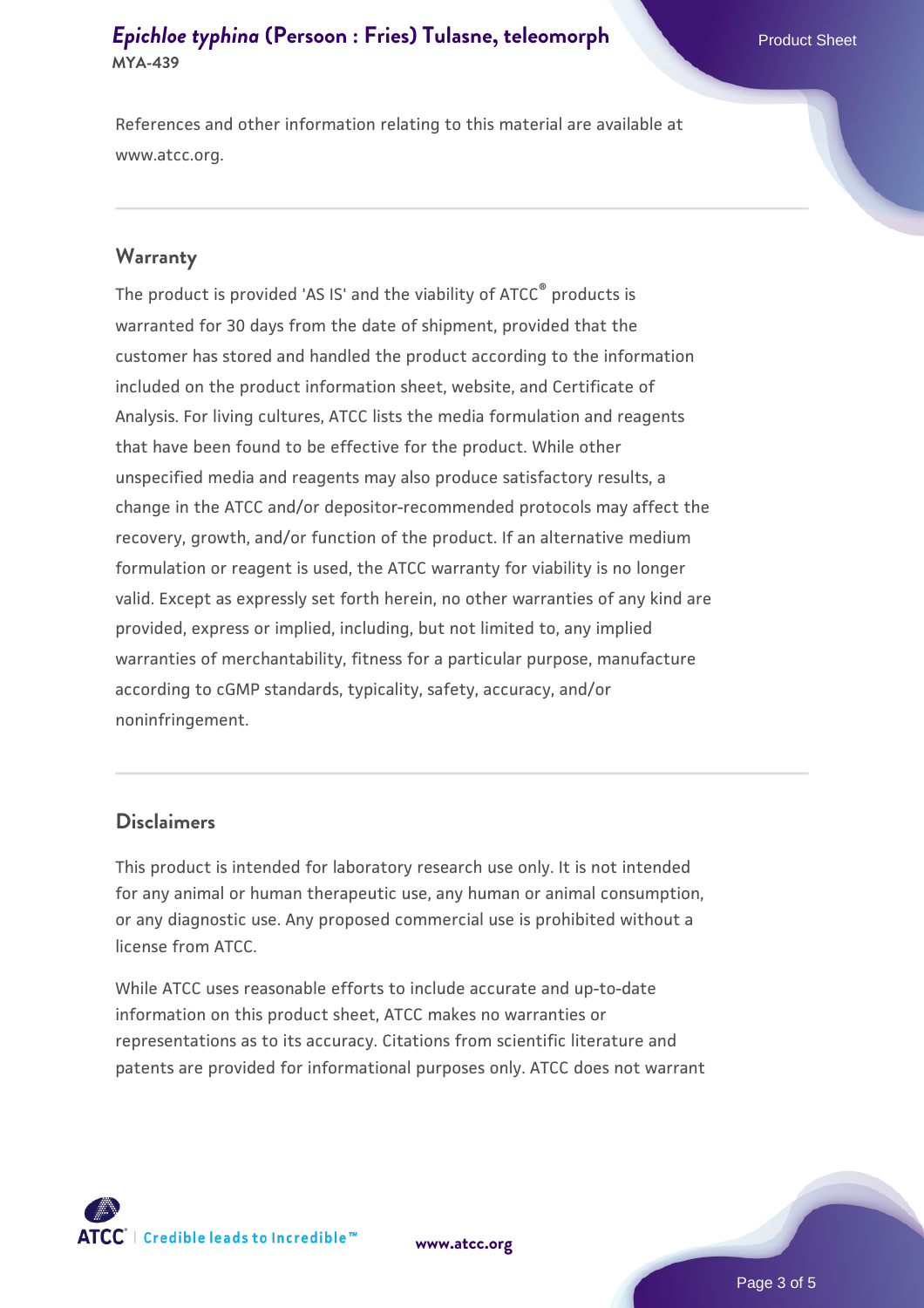# *[Epichloe typhina](https://www.atcc.org/products/mya-439)* [\(Persoon : Fries\) Tulasne, teleomorph](https://www.atcc.org/products/mya-439) Product Sheet **MYA-439**

that such information has been confirmed to be accurate or complete and the customer bears the sole responsibility of confirming the accuracy and completeness of any such information.

This product is sent on the condition that the customer is responsible for and assumes all risk and responsibility in connection with the receipt, handling, storage, disposal, and use of the ATCC product including without limitation taking all appropriate safety and handling precautions to minimize health or environmental risk. As a condition of receiving the material, the customer agrees that any activity undertaken with the ATCC product and any progeny or modifications will be conducted in compliance with all applicable laws, regulations, and guidelines. This product is provided 'AS IS' with no representations or warranties whatsoever except as expressly set forth herein and in no event shall ATCC, its parents, subsidiaries, directors, officers, agents, employees, assigns, successors, and affiliates be liable for indirect, special, incidental, or consequential damages of any kind in connection with or arising out of the customer's use of the product. While reasonable effort is made to ensure authenticity and reliability of materials on deposit, ATCC is not liable for damages arising from the misidentification or misrepresentation of such materials.

Please see the material transfer agreement (MTA) for further details regarding the use of this product. The MTA is available at www.atcc.org.

#### **Copyright and Trademark Information**

© ATCC 2021. All rights reserved. ATCC is a registered trademark of the American Type Culture Collection.

### **Revision**

This information on this document was last updated on 2021-05-20

## **Contact Information**



**[www.atcc.org](http://www.atcc.org)**